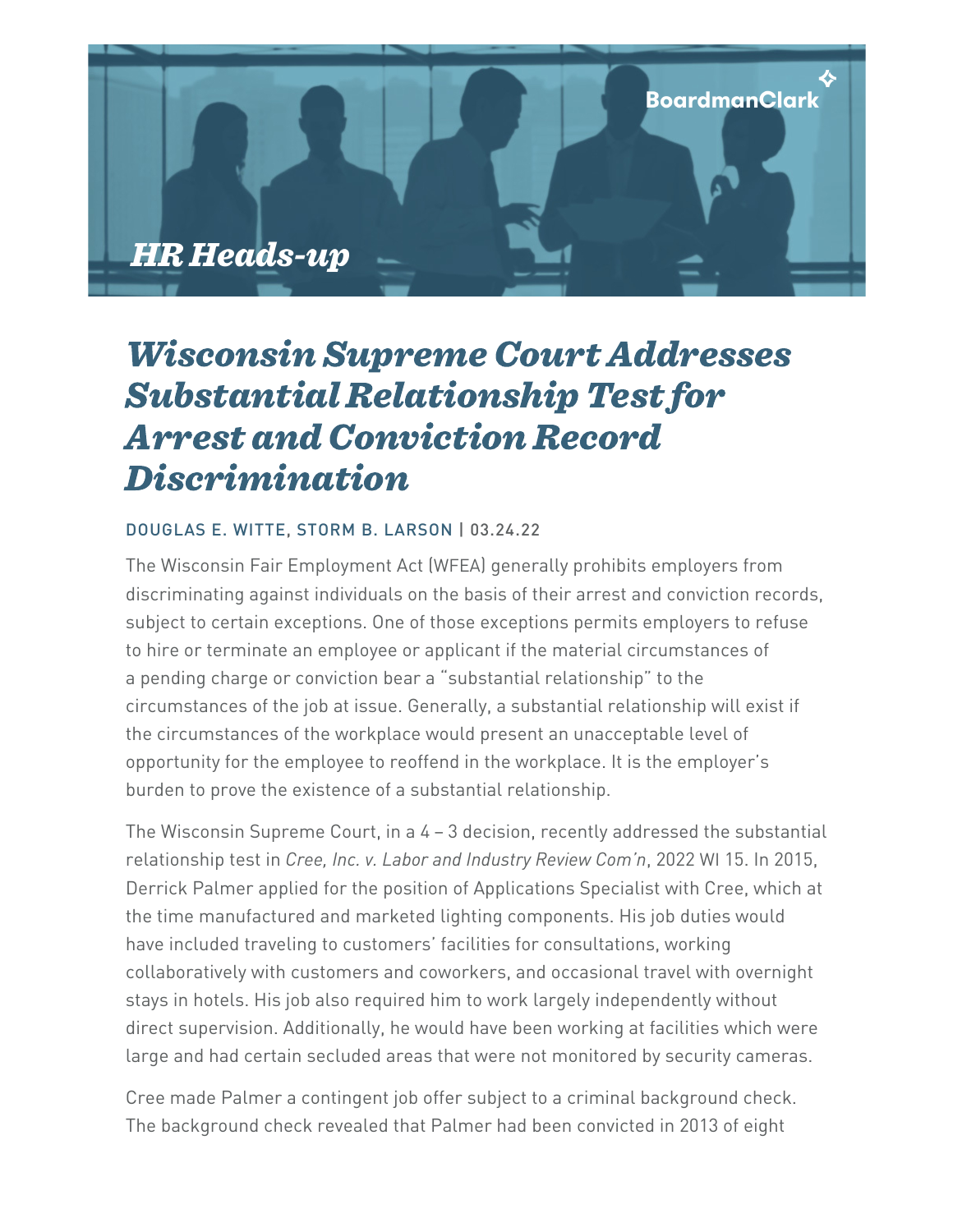violent crimes against his then-girlfriend, including sexual assault, felony strangulation and suffocation, misdemeanor battery, and criminal damage to property. After consulting with its legal counsel, Cree rescinded the job offer. In response, Palmer filed a complaint with the Wisconsin Equal Rights Division and alleged that Cree had unlawfully discriminated against him on the basis of his prior convictions. An Administrative Law Judge (ALJ) held that Cree did not violate the law. The Labor and Industry Review Commission (LIRC) reversed and held that Cree did violate the law by refusing to hire Palmer. The circuit court then reversed LIRC's decision. Finally, the court of appeals reversed the circuit court.

The Wisconsin Supreme Court held that Cree had met its burden of demonstrating the existence of a substantial relationship and addressed how courts, agencies, and employers should analyze whether a substantial relationship exists between a conviction and a job. The court reiterated that the relevant inquiry is whether the circumstances of the Applications Specialist position would have presented opportunities for Palmer to reoffend in the workplace. Applying that inquiry to this case, the court reasoned that the violent nature of his crimes demonstrated his propensity for exerting control and dominance which would have presented opportunities for him to reoffend in the workplace given the position's emphasis on interpersonal relationships.

The court criticized prior LIRC precedent that distinguished crimes of domestic violence from other types of crimes. Previous LIRC decisions had consistently held that domestic violence crimes, due to their nature as crimes related to personal, intimate relationships, were not substantially related to most jobs in workplace settings because such jobs would not present the opportunity for the applicant to reoffend in the workplace. Based on these decisions, in many circumstances it was legally risky to deny employment to applicants with convictions for crimes of domestic violence. The majority opinion in *Cree* emphasized that cases involving convictions for domestic violence needed to be analyzed in the same manner as any other conviction. The court stated the circumstances of the crimes and the circumstances of the opportunity to re-offend do not need to be identical.

Returning to Palmer's situation, the court said that the circumstances surrounding domestic violence, particularly of the severity of Palmer's actions, could present opportunities for an employee to reoffend in the workplace. The court identified "character traits" it believed were revealed by the elements of a crime of domestic violence as a means of trying to determine whether those traits were likely to resurface in the job. Such character traits included the propensity for exerting control and dominance which could also lead Palmer to reoffend through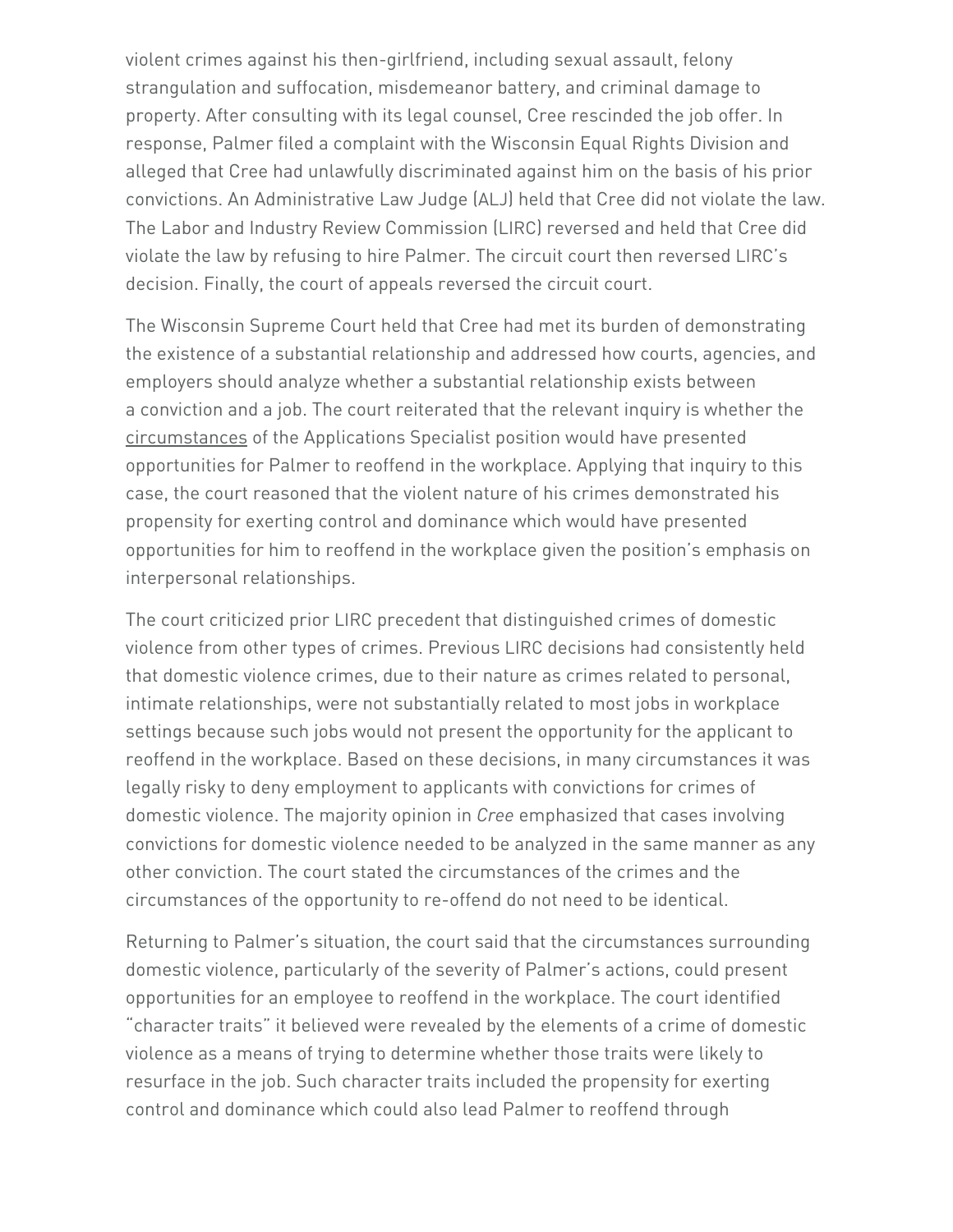professional relationships with customers and coworkers. The court did not narrowly view the circumstances of Palmer's convictions as only relating to personal, domestic relationships. The court also noted the lack of regular supervision, overnight stays in hotels, and lack of security cameras in secluded areas could present further opportunities for Palmer to reoffend.

The court emphasized that in addition to the character traits of the offense, one should also consider issues such as the seriousness and number of offenses; how recent the conviction is; and whether there is a pattern of behavior. The court's focus on these issues is a significant departure from prior Wisconsin law.

The court noted the more serious the crime, the less an employer should be expected to bear the risk of recidivism. For example, the risks associated with employing a convicted shoplifter who might steal again is less severe than employing a convicted violent offender who might be violent again. Likewise, the court stressed that the relatively short period of time between the conviction and the application for employment can be a relevant factor in determining the likelihood to reoffend in the workplace. Prior to this decision, the period of time between conviction and application for employment was generally irrelevant to the substantial relationship test. The court's focus on the nearness of the conviction in time suggests that an employer's reliance on an old conviction might raise legal risk under the substantial relationship test.

Taken as a whole, the court concluded that Cree had satisfied its burden of demonstrating the existence of a substantial relationship between Palmer's convictions and the job at issue. However, the court also stressed that its decision was based on the facts and circumstances of Palmer's convictions and the particular job, and should not be read as a basis for rejecting all domestic violence offenders. The dissenting justices suggested that the majority opened the door for employers to assert that anyone convicted of crimes of domestic violence are unfit to work in close proximity to other people.

*Cree* provides some guidance to employers faced with applicants who have prior convictions. This case's analysis of the substantial relationship test will have a broad and significant impact on how employers address applicants and employees with respect to conviction records going forward. While the decision seems to tip the analysis in favor of employers, this is not a carte blanche opportunity for employers to reject applicants with conviction records. The see-saw nature of this case shows just how difficult these cases can be.